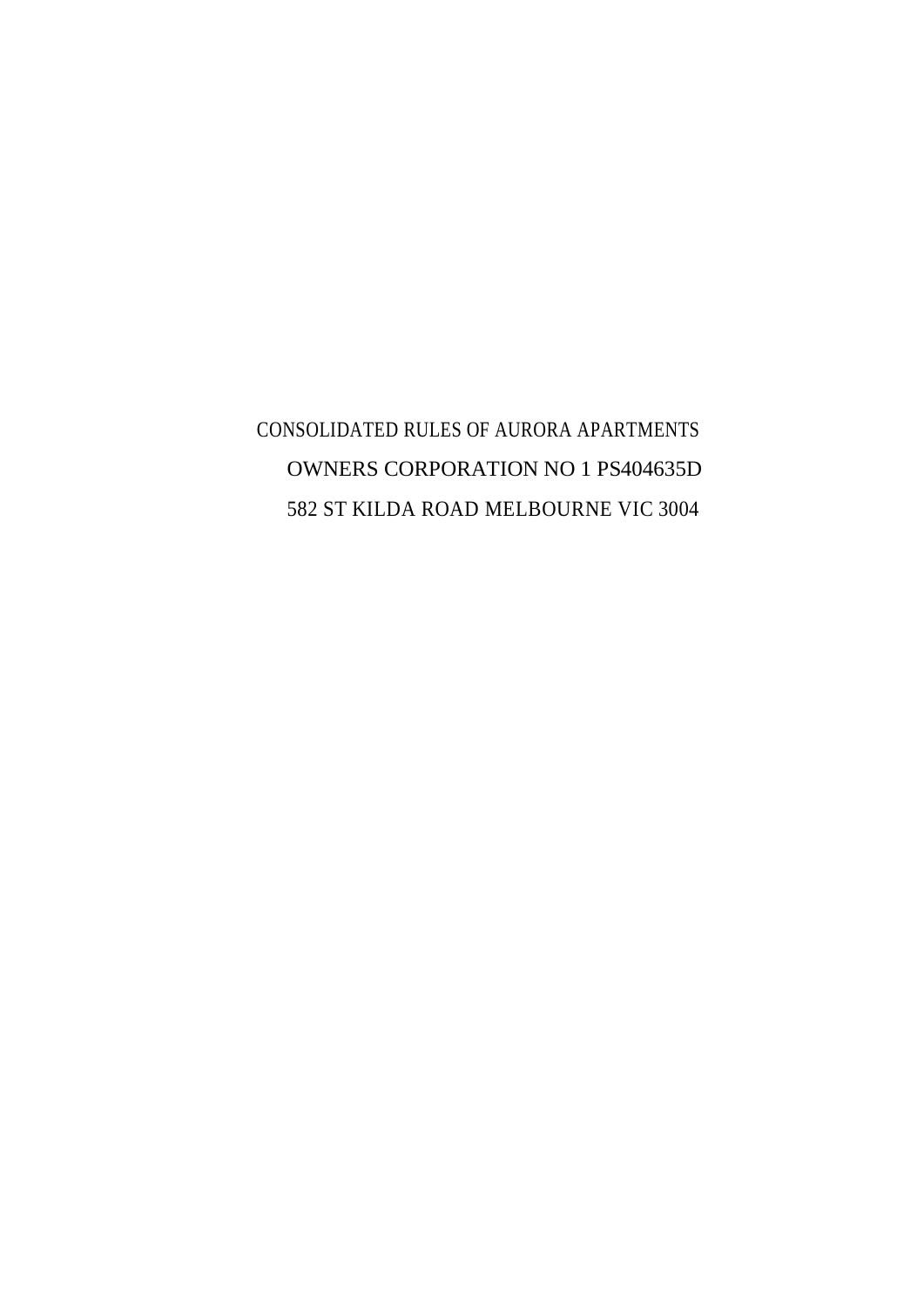| 1  |             |                                                                                         |                    |
|----|-------------|-----------------------------------------------------------------------------------------|--------------------|
| 2  |             |                                                                                         |                    |
| 3  |             |                                                                                         |                    |
| 4  |             |                                                                                         |                    |
| 5  |             |                                                                                         |                    |
|    | 5.2         |                                                                                         | Page 2             |
|    | 5.3         |                                                                                         |                    |
|    | 5.4         |                                                                                         |                    |
|    | 5.5         | Storage or use of flammable liquids and other dangerous substances and materials Page 3 |                    |
|    | 5.6         |                                                                                         |                    |
|    | 5.7         |                                                                                         |                    |
|    | 5.8         |                                                                                         | Page 4             |
| 6  |             |                                                                                         |                    |
|    | 6.1         |                                                                                         |                    |
|    | 6.2         |                                                                                         | Page 4             |
|    | 6.3         |                                                                                         |                    |
|    | 6.4         |                                                                                         |                    |
|    | 6.5         |                                                                                         | Page 5             |
|    | 6.6         |                                                                                         |                    |
| 7  |             |                                                                                         | Page 6             |
| 8  |             |                                                                                         | Page 6             |
|    | 8.1         |                                                                                         | Page 6             |
|    | 8.2         |                                                                                         | Page 7             |
|    | 8.3         |                                                                                         |                    |
|    | 8.4         |                                                                                         |                    |
|    | 8.5         |                                                                                         |                    |
|    | 8.6         |                                                                                         | Page 7             |
|    | 8.7         |                                                                                         |                    |
|    | 8.8         |                                                                                         |                    |
|    | 8.9         |                                                                                         |                    |
| 9  | <b>LOTS</b> |                                                                                         | Page 9             |
|    | 9.1         |                                                                                         | Page 9             |
|    | 9.2         |                                                                                         | Page 9             |
|    | 9.3         |                                                                                         | Page 9             |
|    | 9.4         |                                                                                         |                    |
|    | 9.5         |                                                                                         | Page 10            |
|    | 9.6         |                                                                                         |                    |
|    | 9.7         |                                                                                         |                    |
|    | 9.8         |                                                                                         |                    |
|    | 9.9         |                                                                                         | Page 10<br>Page 10 |
|    | 9.10        |                                                                                         |                    |
|    |             |                                                                                         |                    |
|    | 9.11        |                                                                                         | Page 11            |
| 10 |             |                                                                                         | Page 11            |
| 11 |             |                                                                                         |                    |
| 12 |             |                                                                                         | Page 12            |
| 13 |             |                                                                                         | Page 13            |
| 14 |             |                                                                                         |                    |
| 15 |             |                                                                                         |                    |
| 16 |             |                                                                                         |                    |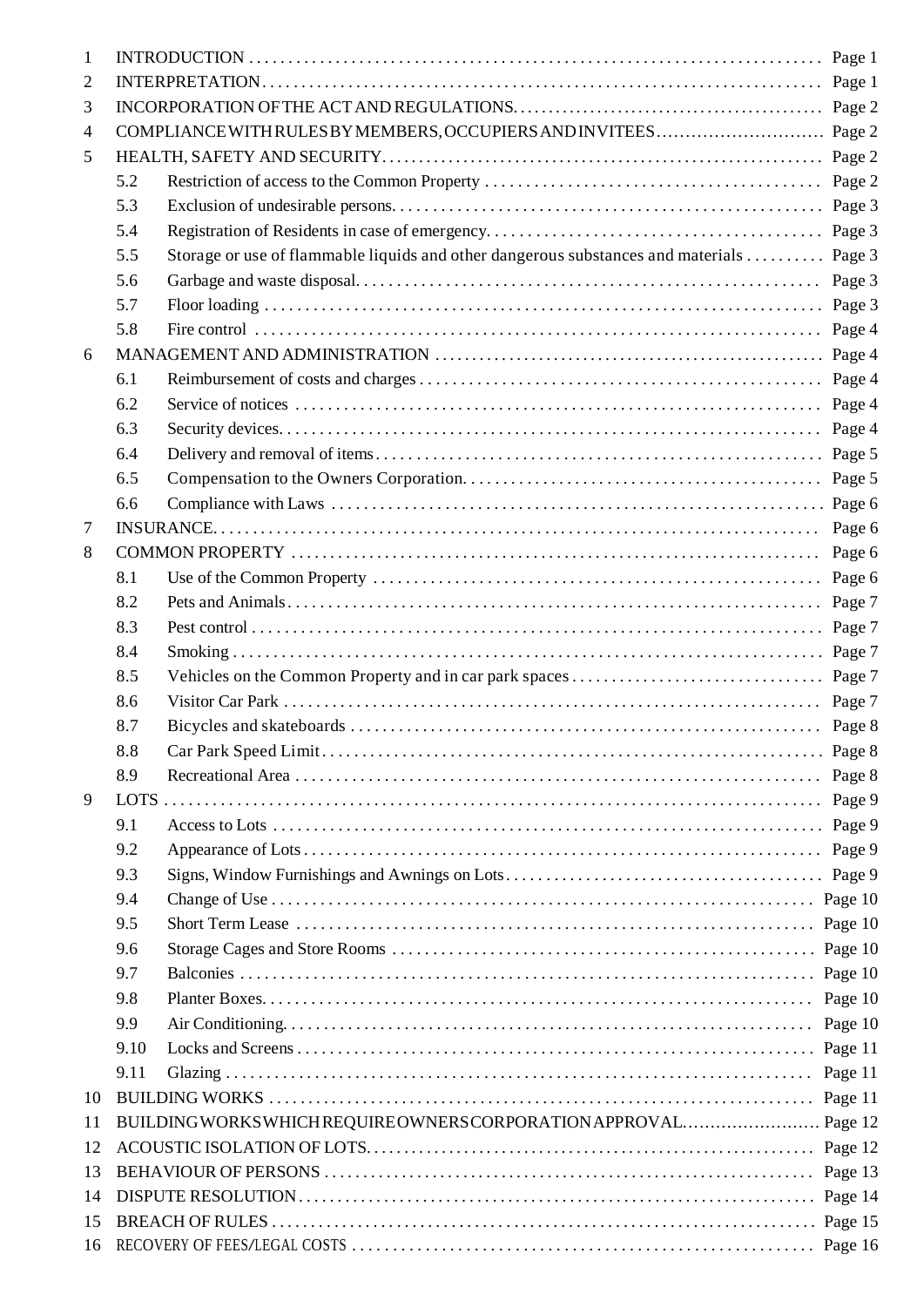# 1 INTRODUCTION

- 1.1 These rules are made by Owners Corporation No. 1 Plan No. PS404635D and will apply to all Occupiers of a Lot.
- 1.2 The purpose ofthese rulesisto ensure the safety and security of Aurora, its Occupiers, and their Invitees and to allow Occupiers quiet enjoyment of their properties. Using these criteria and having regard for the bestinterest of allOccupiers,theCommitteeisresponsible for making decisions onany matter which is not specifically covered by these rules or which may be open to interpretation.
- 1.3 These rules must be read in conjunction with the Regulations orsuch other regulations made from time to time under the Act or the Subdivision Act 1998 (Vic) which provide forthe general duties of members of owners corporations, meetings and administration of owners corporations, insurance required to be affected by owners corporations and other matters relating to owners corporations.
- 1.4 In these rules a reference to the OwnersCorporation, may also mean the Committee or the Manager who has been duly appointed and delegated by the Owners Corporation to assume certain powers and duties of the Owners Corporation, and to administer these rules.
- 1.5 If any rule or part of a rule is or becomes void or unenforceable, then that rule or part will be severed from these rules, and all parts of these rules which are not or do not become void or unenforceable will remain in full force and effect unaffected by such severance.

# 2 INTERPRETATION

- 2.1 In these rules:
	- (1) "Act" means the Owners Corporations Act 2006;
	- (2) "Aurora" means all of the land, buildings and airspace affected by the Owners Corporation;
	- (3) "Building Manager" means any person employed by or on behalf of the Owners Corporation to manage the building;
	- (4) "Committee" meansthe committee elected by the Members at an Annual General Meeting of the Owners Corporation pursuant to the Act to manage the affairs of Aurora until the following Annual General Meeting;
	- (5) "Common Facilities" means all plant, furniture, fittings and equipment owned by the Owners Corporation and located on the Common Property and installed for the safety and proper functioning of Aurora and for the benefit of or use by Occupiers and their Invitees;
	- (6) "Common Property" means any part of Aurora which is not a Lot;
	- (7) "Invitee" means a person who is not a Resident but is a bona fidé visitor or guest of an Occupier;
	- (8) "Lot" means a lot on the Plan;
	- (9) "Manager" means the person or company appointed by the Owners Corporation as its Owners Corporation Manager pursuant to the Act;
	- (10) "Member" means an owner of a Lot;
	- (11) "Occupier"meansanoccupierofaLotandincludesMembers,Residents,tenants,sub-tenants,and licensees;
	- (12) "Owners Corporation" means the Owners Corporation which was created on registration of the Plan;
	- (13) "Plan" means Plan of Subdivision No404635D;
	- (14) "Recreational Area"meansthat part oftheCommon Propertyinwhichthe swimming pool,sauna, gymnasium, and adjacent enclosed outdoor courtyard are located;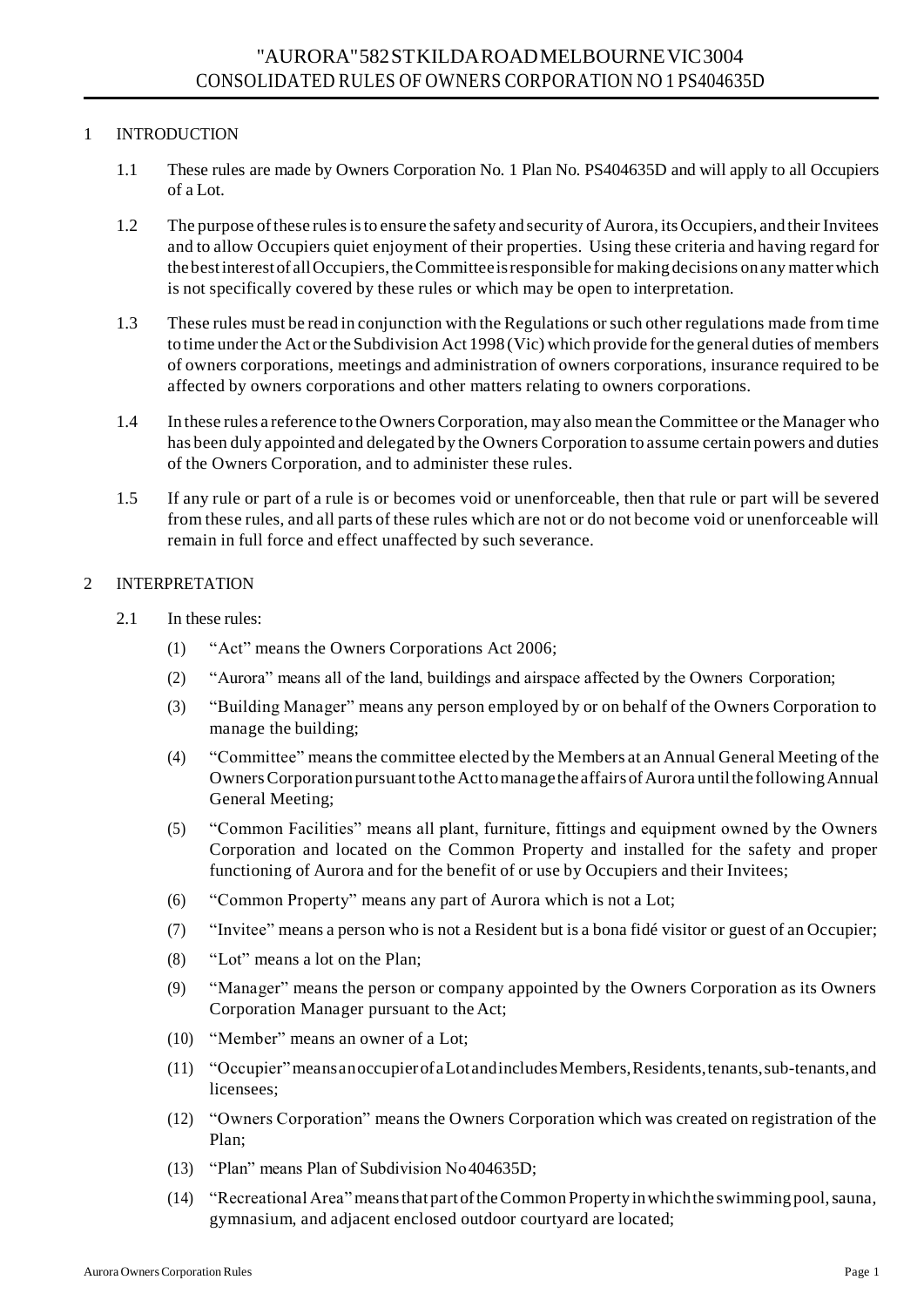- (15) "Regulations" means the Owners Corporations Regulations 2007;
- (16) "Resident" means a person who permanently or regularly stays at Aurora;
- (17) "Security Device" means a key, magnetic card, swipe card, near field communication device or other device which may be used to open or unlock doors and gates associated with a Lot or the Common Property;
- (18) "Short Term" means a period not exceeding 48 hours;
- (19) "Special Resolution" has the same meaning as given to it in the Act and Regulations; and
- (20) "Vehicle" includes, but is not limited to, any motor vehicle, trailer, motorcycle, scooter, or bicycle.
- 2.2 Unless the context otherwise requires:
	- (1) headings are for convenience only;
	- (2) the singular includes the plural and vice versa;
	- (3) a reference to a statute, code or other law includes regulations and other instruments made under it and includes consolidations, amendments, re-enactments, or replacements of any of them;
	- (4) a reference toa natural personincludes a company, partnership, joint venture, association or other owners corporation and any governmentalauthority;
	- (5) a reference to a thing includes part of that thing; and
	- (6) "including" and similar expressions are not words oflimitation.
- 2.3 The obligations and restrictions in these rules shall be read subject to the rights, grants and privileges which may be given to any person by the Owners Corporation in writing from time to time, and to the extent of any inconsistency any such rights, grants or privileges shall prevail over these rules in respect of the person to whom they aregiven.
- 2.4 A consent given by the Owners Corporation under these rules will, if practicable, be revocable and may be given subject to conditions, the breach of which will nullify the consent.

#### 3 INCORPORATION OF THE ACT ANDREGULATIONS

- 3.1 To the extent permitted by Part 8 and Schedule 1 of the Act, the provisions of the Act and Regulations are adopted as additional rules to the rules set out herein.
- 3.2 Occupiers must comply with the Act and Regulations and any breach thereof by an Occupier constitutes a breach of these rules.

## 4 COMPLIANCE WITH RULES BY MEMBERS, OCCUPIERS AND INVITEES

- 4.1 With respect to these rules:
	- (1) a Member has a legal responsibility to provide a copy of them to an Occupier of his or her Lot who is not a Member, and a Member who is the owner of a Lot which is the subject of a lease or licence agreement must take all reasonable steps, including any action available under the lease or licence agreement, to ensure that any Occupier of the Lot and any Invitees of that Occupier comply with these rules; and
	- (2) an Occupier has a legal responsibility to comply with them, and must take allreasonable steps to ensure that his or her Invitees comply with them also.

### 5 HEALTH, SAFETY AND SECURITY

- 5.1 An Occupier must not use a Lot or permit it to be used in a manner which would cause a hazard to the health, safety or security of another Occupier or other person lawfully entitled to be at Aurora.
- 5.2 Restriction of access to the Common Property

The Owners Corporation may take measures to ensure the security and to preserve the safety of the Common Property and the Lots from fire and other hazards and without limitation may: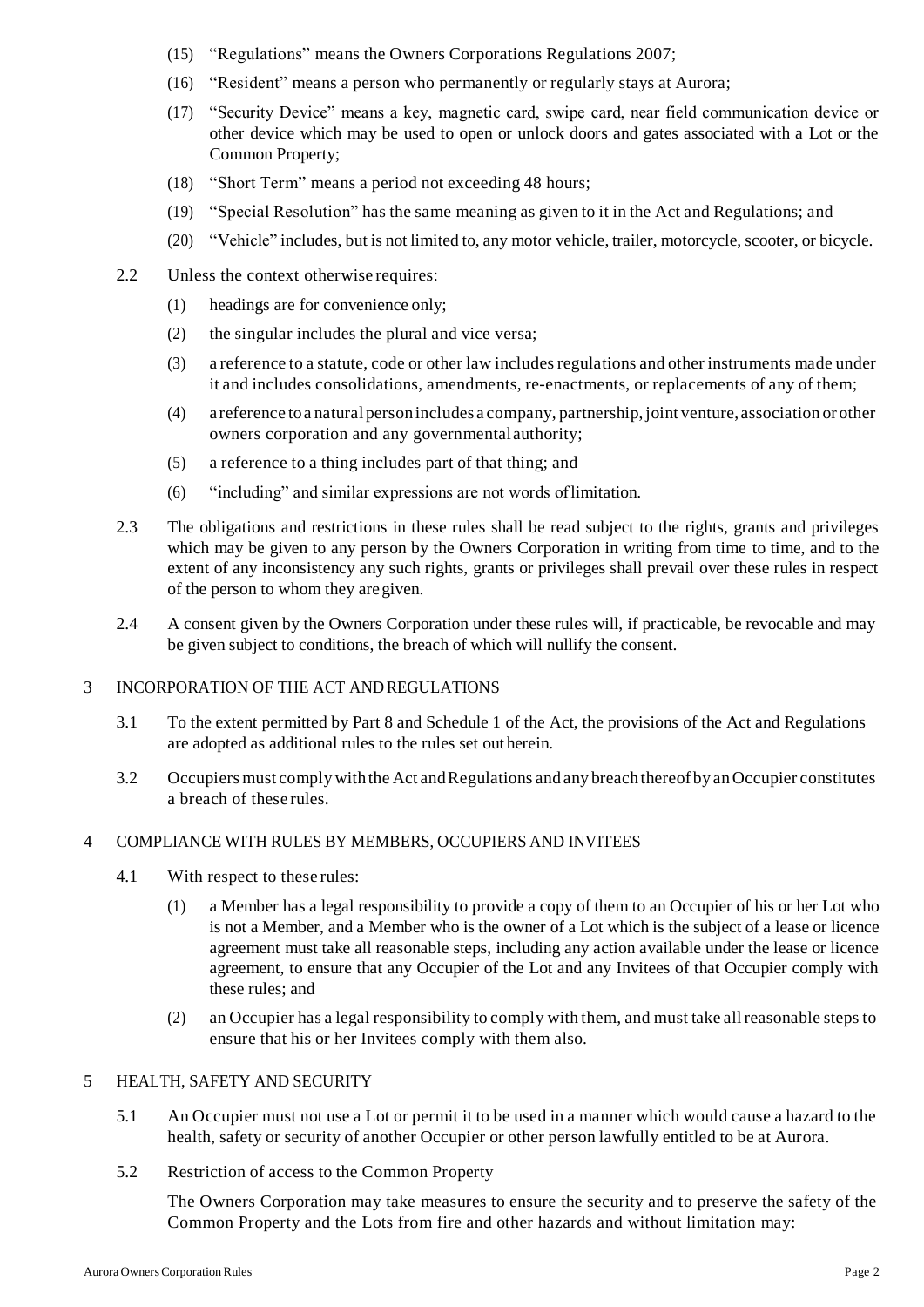- (1) close off any part of the Common Property not required for accessto a Lot, on either a temporary or permanent basis, or otherwise restrict the access to or use by Occupiers and their Invitees of any part of the Common Property;
- (2) permit, to the exclusion of Occupiers and their Invitees, any designated part of the Common Property to be used by any security person to monitor security and the general safety of Aurora;
- (3) restrict by means of a Security Device the access of Occupiers and their Inviteesto any part of the Common Property; and
- (4) keep a register of all Security Devices issued to Occupiers.
- 5.3 Exclusion of undesirable persons

TheOwnersCorporation mayclose, lock, or otherwise control accesstotheCommon Property, andtake any action it deems necessary or appropriate to prevent or prohibit personsit considers undesirable from entering the Common Property.

5.4 Registration of Residents in case of emergency

An Occupier must provide the Owners Corporation with details of all Residents of his or her Lot.

5.5 Storage or use of flammable liquids and other dangerous substances and materials

An occupier must not use or store any flammable chemical, liquid, gas, or other flammable material ("a combustible") on a balcony of a lot or on the Common Property without the prior written approval ofthe Owners Corporation, but may do so within that part of a lot that is inside the building.

- 5.6 Garbage and waste disposal
	- (1) AnOccupier must ensure thatthe disposal of garbage or waste does not adversely affectthe safety, health, hygiene or comfort of other Occupiers or their Invitees.
	- (2) AnOccupier must dispose of garbage into a receptacle, chute or area specifically provided forthat purpose and in the manner specified by the Owners Corporation from time to time, but otherwise:
		- (a) glass, metal, and plastic containers suitable for recycling must be completely drained and placed in the recycling bins provided on levels LG, 2, 3 and 4 of the car park;
		- (b) small cardboard boxes suitable for recycling must be collapsed and placed in the recycling bins provided on levels LG, 2, 3 and 4 of the car park;
		- (c) paper suitable for recycling must be placed in the recycling bins provided on levels LG, 2, 3 and 4 of the car park;
		- (d) large cardboard boxes must be collapsed and placed in the large recycling bin specified for that purpose and located on the ground floor at the southern end of the car park;
		- (e) hard rubbishmust be placed in the largebin provided forthat purpose and located on the ground floor at the southern end of the car park;
		- (f) all other household garbage must be securely wrapped and placed into the garbage disposal chutes provided on each floor;and
		- (g) paper or empty soft plastic bags must not be placed loose into the garbage disposal chute as such light empty materials tend to be sucked up the chute and block the exhaust fan.
	- (3) If an Occupier or his or her Invitee or a tradesman or contractor engaged by him or her disposes of garbage, waste, or other rubbish in contravention of these rules and the Occupier does not rectify the contravention when directed to by the Owners Corporation, then the Owners Corporation may do so and recover any costs or expenses from the Occupier.
	- (4) Fixtures connected to sewer pipes or drains must not be used for any purpose other than that for which they were installed, and sweepings of rubbish or other unsuitable materials must not be deposited into them. Any costs or expenses resulting from damage to or blockage of sewer pipes or drains, if caused by an Occupier or his or her Invitee, shall be borne by that Occupier.
- 5.7 Floor loading

An Occupier wishing to install a heavy item in a Lot must ensure the Apartment Floor Slab Uniformly Distributed Design Load of  $2kPa (200 kg/m<sup>2</sup>)$  is not exceeded without written advice as to safety from a structural engineer and prior written approval from the Owners Corporation.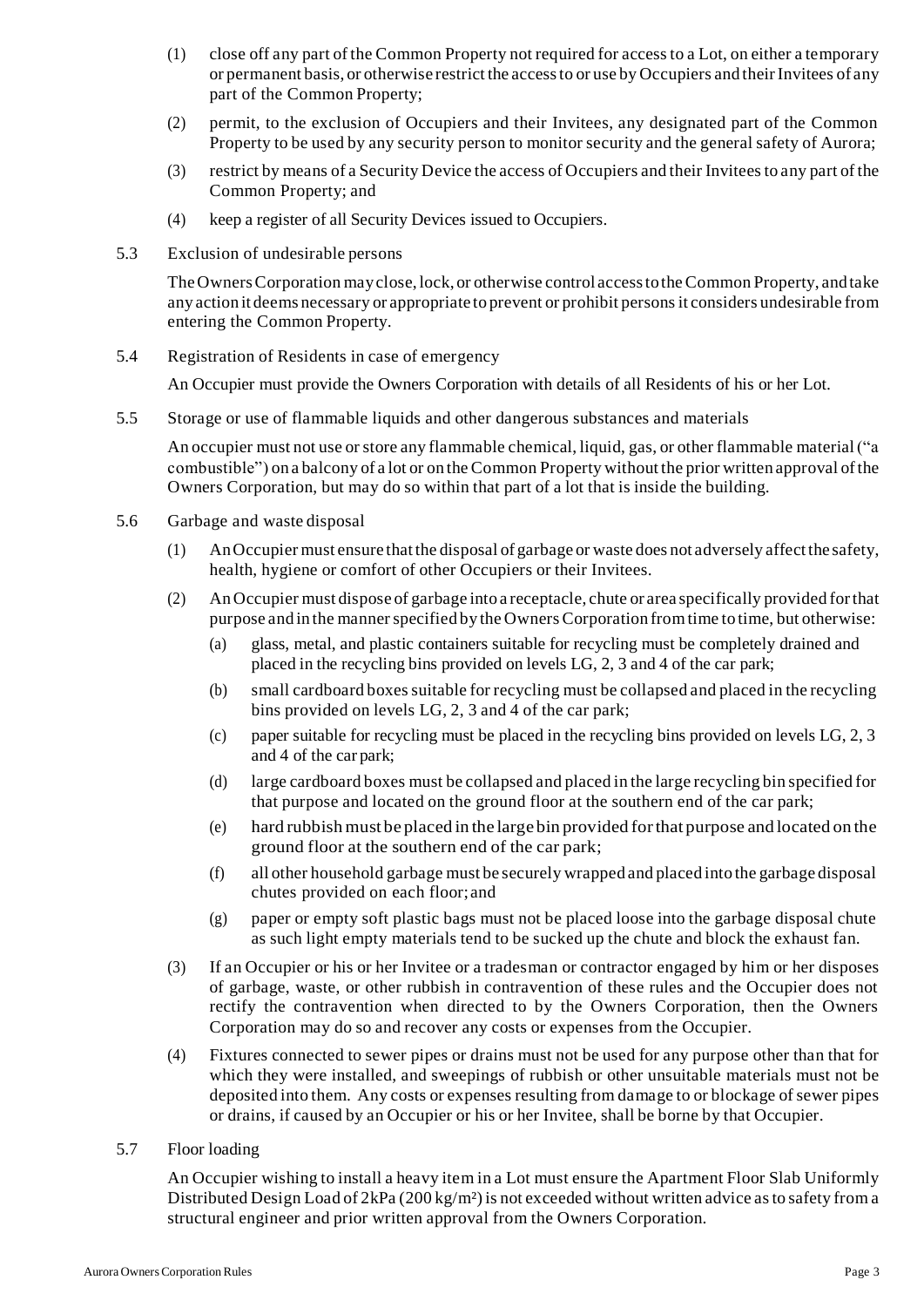## 5.8 Fire control

- (1) An Occupier must comply with the Owners Corporation's published Standard Emergency Procedures and with all statutory and other requirements relating to fire and fire safety in respect of his or her Lot, and ensure that installed smoke detectors are properly maintained and that smoke detectors and back up batteries for them are replaced whenever necessary.
- (2) An Occupier must not, and must not permit his or her Invitee, or a person over whom he orshe has control to:
	- (a) interfere with any fire safety equipment or use it except in the case of an emergency;
	- (b) obstruct any fire appliance, services cupboard, stairway, landing or lift lobby;
	- (c) use any part of a stairway for storage;
	- (d) breach the fire regulations by installing an unapproved front entry door, dead locks or peep holes; or
	- (e) keep or leave open or permit to be kept or left open for any purpose a security door or gate or any door into a stairwell.
- (3) In the event of a false fire alarm caused by the actions of anOccupier, his or her Invitee, or a person over whom he or she has control, the Owners Corporation may recover from that Occupier any fees charged to or fines imposed on the Owners Corporation as a consequence thereof.

## 6 MANAGEMENT AND ADMINISTRATION

- 6.1 Reimbursement of costs and charges
	- (1) The Owners Corporation must not seek payment or reimbursement of a cost or charge from an Occupier which is more than the amount the supplier would have charged the Occupier for the same goods or services. However, the Owners Corporation may charge an Occupier a fee for arranging the cutting of keys and the configuring of Security Devices.
	- (2) If a supplier has issued an account to the Owners Corporation which includes an amount able to be claimed fromthe supplier as a concession orrebate by or on behalf ofthe Occupier, the Owners Corporation cannot recover from the Occupier the full amount of the account unless the concession or rebate must be claimed directly from the supplier by the Occupier or it is paid directly to the Occupier as a refund.
- 6.2 Service of notices

A Member must provide the Owners Corporation with a current postal address (other than a Post Office Box number) or a registered office address for the service of notices within Australia, failing which all notices and documents will be deemed to have been properly served by delivery to the mail box of the Member's Lot in Aurora. In addition to the mandatory provision of a postal address required under this rule, a Member may provide one email address for service or delivery of notices, documents and other communications of the Owners Corporation.

- 6.3 Security devices
	- (1) The Owners Corporation may charge a reasonable fee for any additional Security Device required by an Occupier.
	- (2) AnOccupier must not, without written consentfromthe Owners Corporation, duplicate or permit the duplication of a Security Device in his or her possession, and must ensure the SecurityDevice is not given to anyone who is not an Occupier or an associated person, and is only disposed of by returning it to the Owners Corporation.
	- (3) An Occupier must notify the Owners Corporation of all associated persons who are also in possession of a Security Device and promptly notify the Owners Corporation if a SecurityDevice is lost, stolen or damaged.
	- (4) AnOccupiermust complywiththeconditionsofanyauditofSecurityDevicesasmaybeconducted by the Owners Corporation from time to time.
	- (5) The OwnersCorporation may, during an audit of Security Devices, de-activate a Security Device which has been issued but is not registered.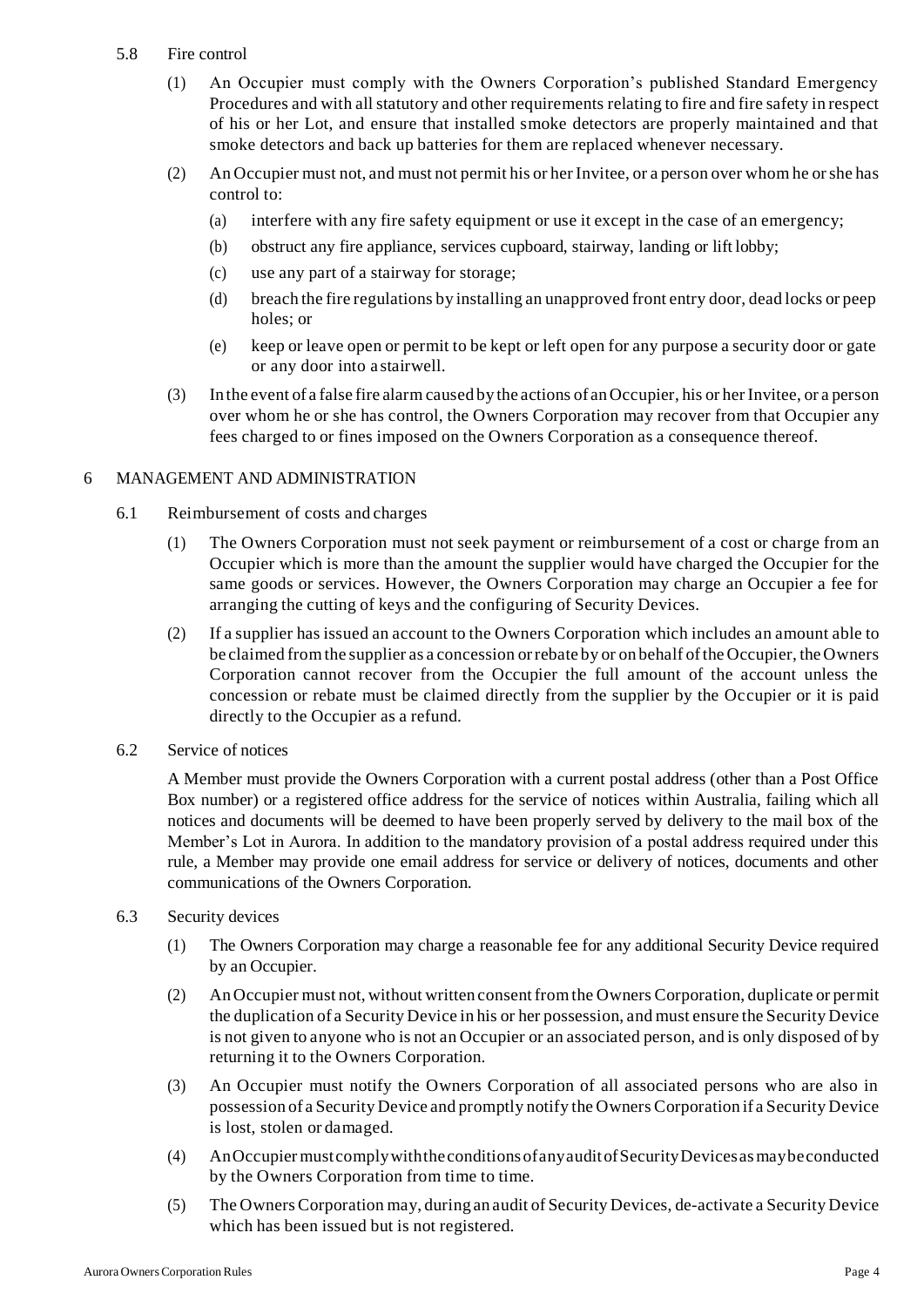- 6.4 Delivery and removal ofitems
	- (1) The Building Manager is responsible for scheduling the movement of items into and out of the building to ensure that conflicts are avoided.
	- (2) AnOccupier must not move any large iteminto or out ofthe building without providing atleast 48 hours notice to the Building Manager and receiving approval from the Building Manager for the move to take place on the date and at the time specified.
	- (3) Unless approved by the Owners Corporation in writing, all movements of furniture and heavy items, including the removal of any resulting waste packaging and rubbish, must be conducted between the hours of 9.00 am and 4.00 pm on weekdays and 9.00 am and 3.00 pm on Saturdays.
	- (4) No movement of furniture or heavy items is permitted on a Sunday or Public Holiday.
	- (5) The Owners Corporation may from time to time, when the Common Property is being renovated or major works are being undertaken in the building, alter the hours when movement of furniture and heavy items can take place.
	- (6) The OwnersCorporation may require a bondto be paidby any person proposingto move furniture or other items into or out of the building. The bond must be paid before any movement commences, the amount will be at the sole discretion of the Owners Corporation, and will be assessed, having regard for the circumstances of the movement.
	- (7) In the event of any damage to the Common Property which results, whether deliberately or by accident, from the actions of any person, contractor, or agent who is involved in the movement of itemsinto or out of the building by or on behalf of an Occupier, the Occupier isresponsible for the repair of that damage, and if the Occupier fails to repair that damage within a reasonable time and return the Common Property to its previous state, then the Owners Corporation may do so and recover all costs and expenses of such repair from the Occupier. Any bond held may be appropriated by the Owners Corporation towards such costs and expenses.
	- (8) AnOccupiermustremoveallwastepackagingandrubbishresultingfromamovement ofitemsinto or out of the building, and return the Common Property to its previous state. If an Occupier fails to do so, the Owners Corporation may, and recover all costs and expenses from the Occupier. Any bond held may be appropriated by the Owners Corporation towards such costs and expenses.
	- (9) An Occupier must ensure that all trades people or contractors employed to undertake a move contact the Building Manager upon arrival at the building and before any move commences.
	- (10) An Occupier and any person, contractor, or agent who is involved in the movement of items into or out of the building by or on behalf of the Occupier, must move items only via the lift allocated to them by the BuildingManager.
	- (11) Delivery of all large items must be made via the loading bay located at the rear of the building accessed from Queens Lane and not via the St Kilda Road main entrance.
	- (12) Corridors, car parks, lift wells, and stairwells must always be kept clear in case of emergency and must not be used for temporary storage when moving furniture into or out of the building.
- 6.5 Compensation to the OwnersCorporation
	- (1) A Membershall compensate the Owners Corporation for any damage to the Common Property or personal property vested in the Owners Corporation caused by the Member or any Occupier associated with the Lot owned by the Member.
	- (2) A Member shall pay on demand by the Owners Corporation all legal costs on a solicitor-own client basis and other reasonable costs reasonably incurred which the Owners Corporation has paid, incurred, or expended in consequence of any default by the Member in the performance or observance of any of these rules, or in relation to recovery of Owners Corporation fees andlevies.
	- (3) The OwnersCorporation may charge interest on any amount payable by a Member to the Owners Corporation which is still outstanding after the due date for payment at the maximum rate of interest payable under the Penalty Interest Rates Act 1983.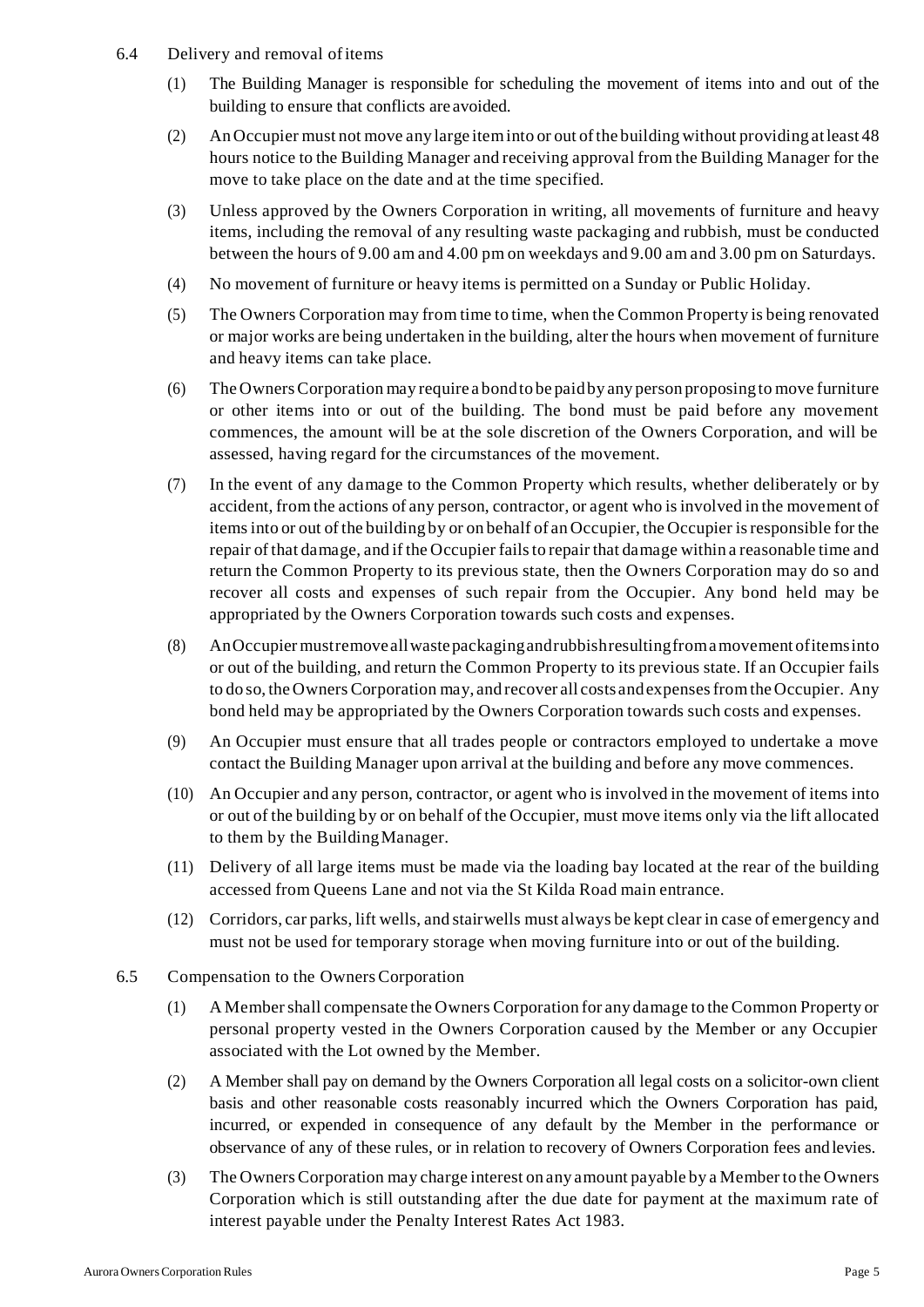- 6.6 Compliance with Laws
	- (1) AnOccupiermust,athisorherexpense,promptlycomplywithalllawsrelatingtotheLotincluding, without limitation, any requirements, notices, and orders of any governmental authority.
	- (2) An Occupier must not use or permit a Lot to be used for any purpose which may be illegal or injurious to the reputation of Aurora or a nuisance or hazard to another Occupier.

## 7 INSURANCE

- 7.1 The Owners Corporation has an insurance policy covering the building and Public Liability in accordance with the Regulations. An Occupier is responsible for assessing insurance needs with regard to his or her Lot and taking out such insurance as he or she deems necessary to cover contents and Public Liability.
- 7.2 AnOccupier must not,without priorwrittenconsentfromtheOwnersCorporation, doorpermit anything to be done which may invalidate or suspend an insurance policy taken out by the Owners Corporation, or increase the premium on any such insurance policy.

## 8 COMMON PROPERTY

- 8.1 Use of the Common Property
	- (1) An Occupier must not:
		- (a) do anything which may adversely affect the security or safety of Aurora;
		- (b) damage or deface any part of the Common Property;
		- (c) use any part oftheCommon Property ortheCommon Facilitiesina manner which obstructs, unreasonably interferes with, orimpinges upon the quiet use and enjoyment oftheCommon Property or those facilities by any other person entitled to use them;
		- (d) use any part ofthe Common Property or theCommon Facilitiesfor a purpose other thanthat for which they are specifically provided or made available;
		- (e) remove any article from the Common Property placed there by the direction or authority of the Owners Corporation;
		- (f) modify any intercom, television aerial or communication system other than telephone and NBN connections servicing a Lot;
		- (g) affix or permit to be affixed on any part of the Common Property a sign advertising that a Lot is available for sale or lease or open for inspection, or that a business providing goods or services is conducted at the Lot; or
		- (h) use any part oftheCommon Propertyinrespect ofwhichexclusive use andenjoymentrights have at that time been given or granted to another person or entity by the Owners Corporation.
	- (2) An Occupier must not, without prior written approval from the Owners Corporation:
		- (a) alter any part of the Common Property;
		- (b) store or leave anything on the Common Property;
		- (c) do anything which affects or interferes with the Common Facilities;
		- (d) use any portion of the Common Property as a garden for his or her own purposes. An approval under this rule may state a period for which the approval is granted; or
		- (e) do or permit anything to be done to a structure which forms part of the Common Property or to an essentialservice which is on the Common Property or provided to Lotsthrough the Common Property. An approval under this rule may state a period for which the approval is granted, and may specify the works and conditions to which the approval is subject.
	- (3) An Occupier must:
		- (a) promptlynotifytheOwnersCorporationortheBuildingManager onbecomingawareofany damage to or defect in any part of the Common Property or Common Facilities; and
		- (b) when using the Common Property or the Common Facilities, always follow the signposted directions of the Owners Corporation and the proper directions of the Building Manager.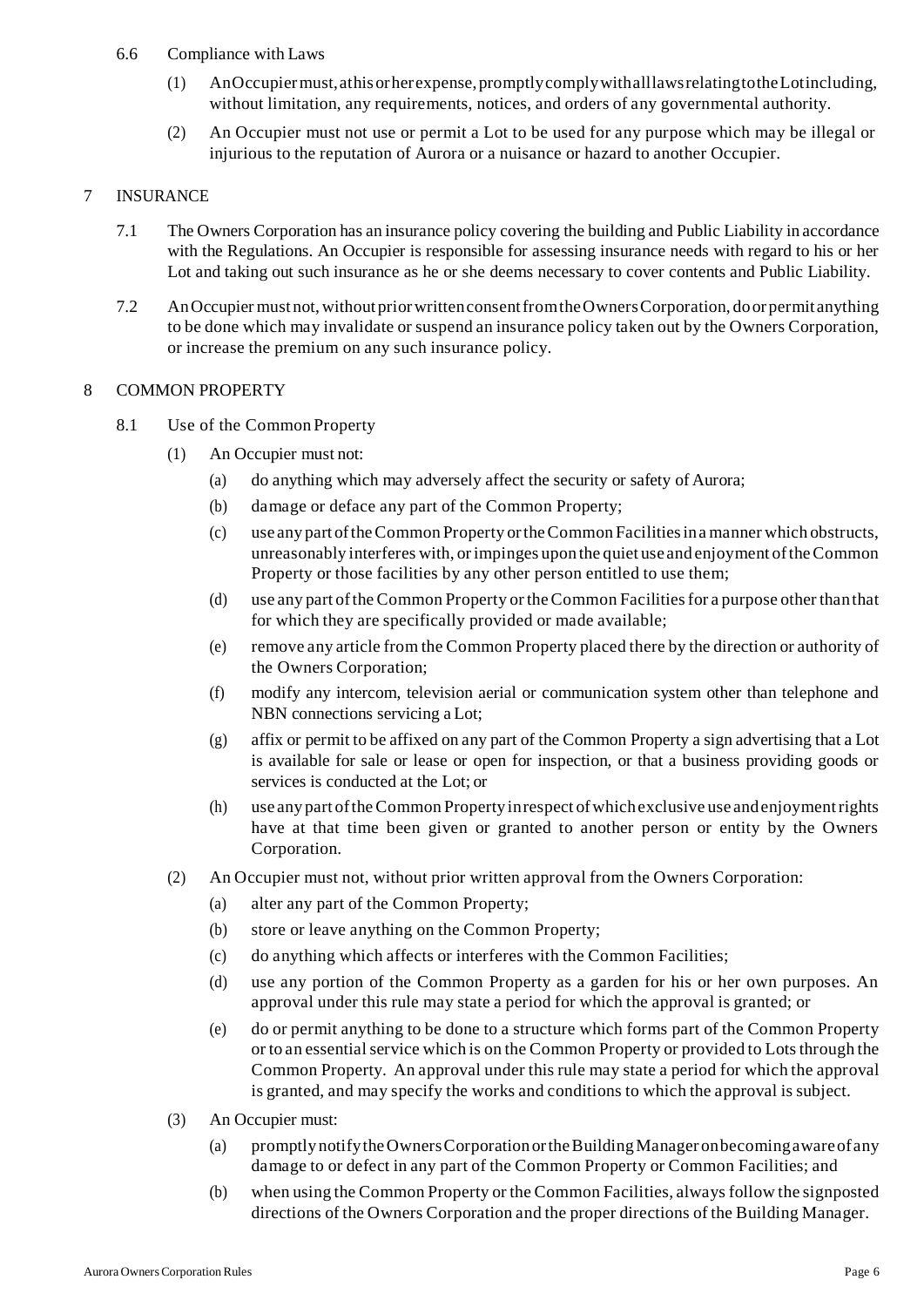- 8.2 Pets and Animals
	- (1) An Occupier may keep one or more domestic animals in a Lot, provided the following conditions in respect of each animal are always compliedwith:
		- (a) it must not disturb other Occupiers or pets, particularly if it is a dog, bybarking;
		- (b) it must be a domesticated pet;
		- (c) it must be toilet trained;
		- (d) it must not be afflicted by an infectious disease;
		- (e) it must be registered with the Owners Corporation;
		- (f) it must not urinate or defecate on The Common Property;
		- (g) it must be on a lead or caged or carried whilst on The Common Property;
		- (h) it must, if it is a cat, always be kept within its owner's Lot unlessit is being transported into or out of Aurora;
		- (i) it must not be left tied up or unattended on the Common Property at any time;
		- (j) it must not be allowed to enter the Recreational Area at any time; and
		- (k) it must, if required by Local Laws, be registered with the City of Port Phillip;

save and except that conditions  $(i)$  and  $(k)$  shall not apply to any bona fidé assistance animal for a person with an impairment or disability, or alter or qualify any legal rights of such a person.

- (2) If the Owners Corporation resolves that an animal is a danger or is causing a nuisance in the Common Property or to Occupiers, their Invitees or other pets, the Owners Corporation must notify the Occupier who is keeping that animal of the resolution, and such Occupier must remove that animal from Aurora within a reasonable time of receiving notice of the resolution.
- 8.3 Pest control
	- (1) The Owners Corporation is responsible for management and regulation of matters relating to pest control, and an Occupier must pay any costs the Owners Corporation incurs in eradicating pests within his or her Lot.
	- (2) An Occupier must, as soon as practicable, report to the Owners Corporation any issues which may arise in relation to pest control both within his or her Lot or the Common Property.
- 8.4 Smoking
	- (1) An Occupier, his or her Invitee, or a person over whom he or she has control, must not, while on any part of the Common Property, smoke tobacco or any other substance.
	- (2) An Occupier must not allow smoke or odour from the smoking of tobacco or other substances to escape from his or her Lot into any the Common Property which is within the building.
- 8.5 Vehicles on the Common Property and in car park spaces
	- (1) An Occupier must not, unless in the case of an emergency, park or leave a Vehicle or permit an Invitee or person over whom he or she has control to park or leave a Vehicle:
		- (a) on The Common Property, regardless of whether or not it obstructs a driveway;
		- (b) in a car park space allocated to another Occupier'sLot; or
		- (c) in any place other than a place specified as a car park space by the Owners Corporation and allocated to his or her Lot.
	- (2) An Occupier must provide the Owners Corporation with the registration number of all Vehicles which will regularly occupy the car park spaces allocated to him or her.
	- (3) More than one Vehicle may be parked in the car park space allocated to a Lot, provided this does not cause another Vehicle also parked in that car park space to encroach onto The Common Property.
- 8.6 Visitor Car Park
	- (1) The Visitor Car Park is a valuable amenity of Aurora, and the primary objective of this rule is to preserve that amenity for the benefit of all Occupiers.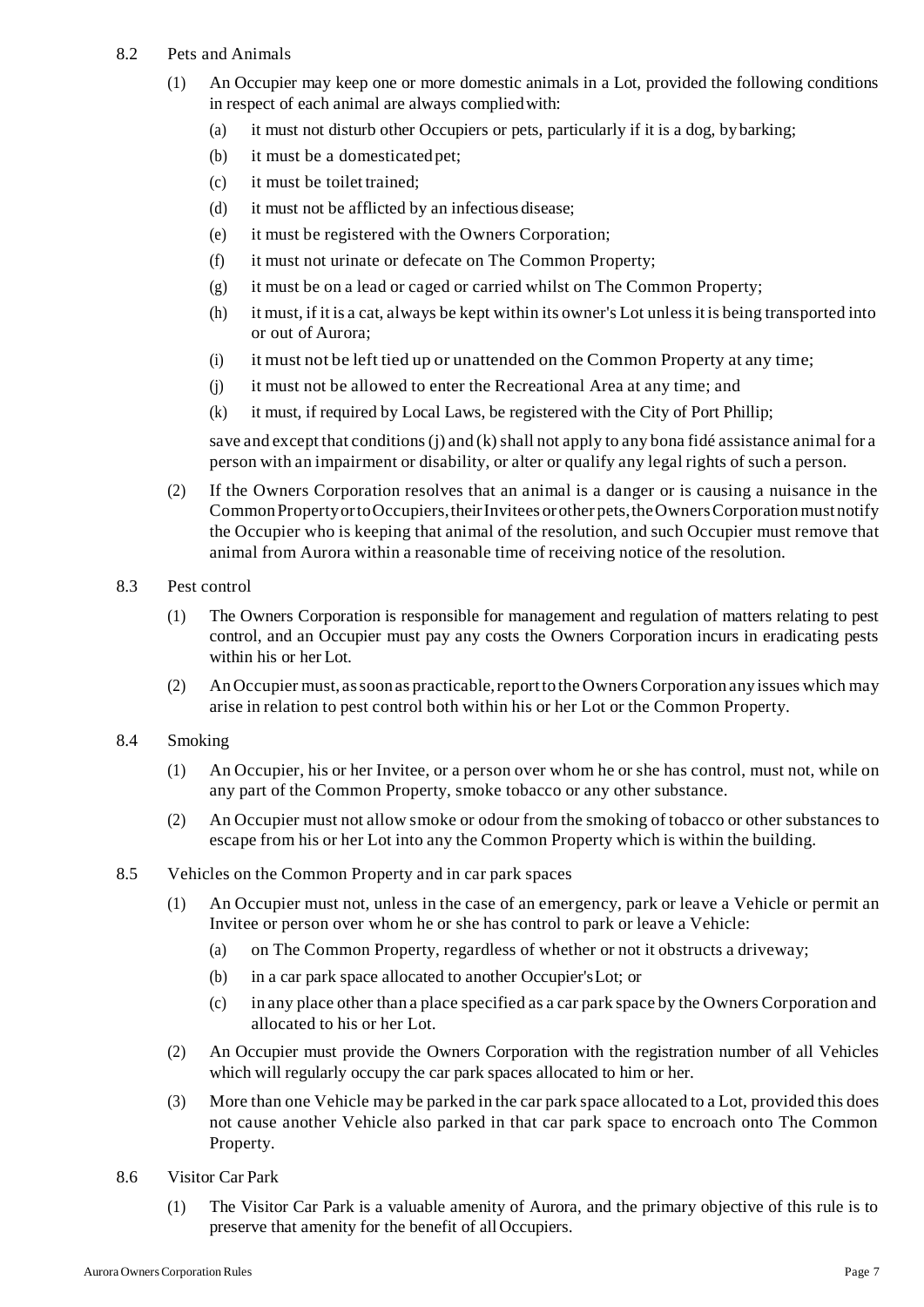- (a) If an Occupier and his or her Invitee are seen to be deliberately and consistently disregarding the spirit of rule 8.6, then the Owners Corporation may by resolution deny access to the Visitor Car Park by that Invitee, either for a specified period or permanently.
- (b) If the Owners Corporation resolves to deny an Invitee access to the Visitor Car Park, the Owners Corporation must give notice of this resolution to the Occupier whom the Invitee visits,andanOccupierwhoreceives a noticeunderthisrulemustimmediatelyceasegranting the Invitee access to the Visitor Car Park.
- (2) Spacesinthe VisitorCar Parkare available for use only by Inviteesto Aurora andare to be used for no other purpose.
- (3) An Occupier must not at any time allow more than five (5) Vehicles of his or her Invitees to occupy spaces in the Visitor Car Parksimultaneously.
- (4) An Occupier must not, unless in the case of an emergency, park or leave a Vehicle or permit a person over whom he or she has control to park or leave a Vehicle normally parked in a car park space allocated to a Lot in any car park space allocated for use by visitors.
- (5) An Occupier must not permit anyone to park a Vehicle in a Visitor Car Park space whose purpose for parking is other than to visit a Lot in Aurora.
- (6) If an Invitee intends to use a Visitor Car Park space, whether continuously or not, for more than a Short Term, the Occupier whom the Invitee is visiting must obtain from the Building Manager a Visitor Car Park Permit for the required period and ensure that the Visitor Car Park Permit is displayed on the dashboard of the Invitee's Vehicle when it is parked in a car park space allocated for visitors.
- (7) A Visitor Car Park Permit may be granted for a continuous period of no more than fourteen days.
- (8) The City of Port Phillip has the authority to and will issue parking infringement notices when an Occupier or Invitee violates Aurora's rules with respect to carparking.
- 8.7 Bicycles and skateboards
	- (1) The riding of bicycles and similar conveyances is not permitted on any part of the Common Property other than the car park, and then, only when a person is arriving at or departing from Aurora.
	- (2) The use ofskate boards, roller blades or roller skatesis not permitted on any part of the Common Property.
	- (3) Bicycles are not permitted in the ground floor entry foyer, stairwells, or any other part of the Common Property designated fromtime to time by the OwnersCorporation as non-bicycle areas.
	- (4) Bicycles belonging to an Occupier may be stored in his or her apartment or allotted car park space in the car park. If an Occupier intends to store a bicycle in his or her apartment, the Occupier must notify the Building Manager of his or her intention, and must enter and exit the lifts with his or her bicycle only through the car park and lift lobby on levels LG, 2, 3 or 4 of the building, and be responsible for any damage caused to the Common Property.
	- (5) If the Owners Corporation has set aside an area of the Common Property specifically for the storage of bicycles, then an Occupier may, subject to compliance with any conditions specified by the Owners Corporation, store his or her bicycle in that area.
	- (6) Bicycles belonging to Invitees must be stored in a car park space in the Visitor Car Park.
	- (7) Bicycles must not at any time be left or stored in any other part of the Common Property.
- 8.8 Car Park Speed Limit

The driver of a Vehicle on the Common Property must not exceed the speed limit as signposted in the car park.

- 8.9 Recreational Area
	- (1) The Recreational Area is for the use of Occupiers and their Invitees. Showers in the bathrooms of the Recreational Area must not be used at any time by Occupiers or their Invitees unless in conjunction with the use of the swimming pool or the equipment installed in the gymnasium.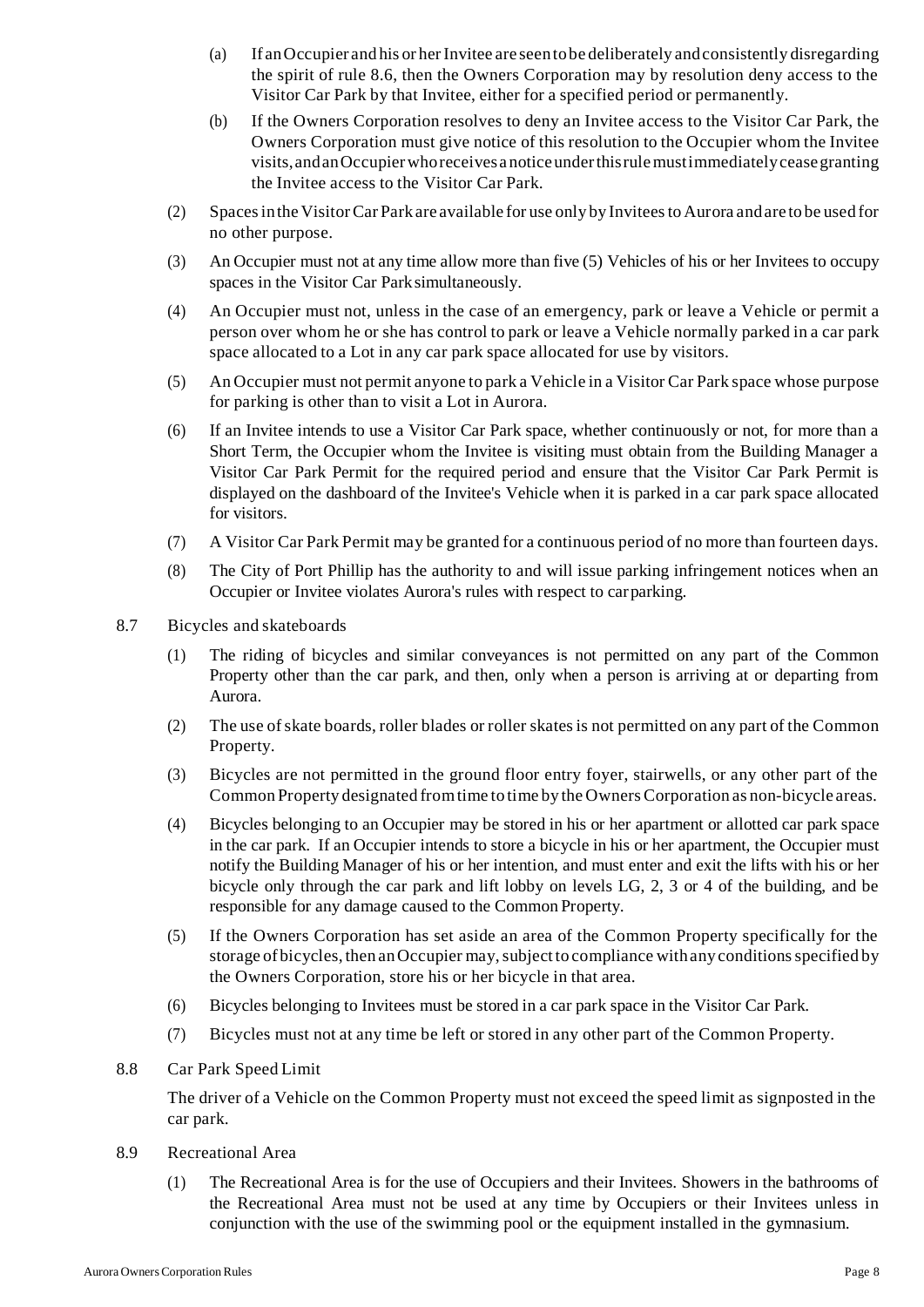- (2) An Occupier must always accompany Invitees in the Recreational Area and an Occupier may not have more than two Invitees in the Recreational Area at one time.
- (3) Children under the age of 14 may only use the facilities in the Recreational Area if they are accompanied and supervised by an adult.
- (4) Users of the Recreational Area and any equipment therein must observe and obey all rules and safety notices which are displayed in that area.
- (5) A Personal Trainer may not accompany an Occupier into the Recreational Area unless he or she has registered as a Personal Trainer with the Building Manager and has supplied documentary evidence of a validand current public liability insurance policy certifying a minimum cover of \$10 million and has a signed disclaimer in favour of the OwnersCorporation.
- (6) A Personal Trainer who is an Occupier is prohibited from using the Recreational Area to conduct his or her business with clients who are not Occupiers.

## 9 LOTS

9.1 Access to Lots

An Occupier must grant the Owners Corporation the right of access to any balcony forming part of his or her Lot for maintenance of the Common Property and cleaning the external façade and outside surfaces of windows, provided the Owners Corporation has given the Occupier 24 hours notice in writing.

- 9.2 Appearance of Lots
	- (1) AnOccupier must ensure that his or her car park and storage spaces are free from oil and other like substances. If a car park space is stained with oil, petrol or the like, the Owners Corporation may give written notice to the Occupier requiring the car park space to be cleaned of contaminants within 14 days of service of the notice. If the car park space is not cleaned within the time specified, the OwnersCorporation may undertake such cleaning and charge the Occupier with the cost thereof.
	- (2) An Occupier must not, without written approval from the Owners Corporation:
		- (a) make any alterations (including painting and decorating) to the exterior of a Lot;
		- (b) maintainanythinginsideaLotwhichisvisiblefromoutsidetheLot andwhich,whenviewed from outside the Lot, is not in keeping with the general appearance of Aurora;
		- (c) installbars,screens,safety devices, locks, decorative features orsimilar equipment oritems to the exterior surface of a Lot;
		- (d) attach to or hang from the exterior of a Lot any aerial or any Security Device or wires;
		- (e) install or operate an alarm which is audible from outside a Lot;
		- (f) store, place or hang any chattel or item(including but not limited to towels and clothing) on orfromthe balcony of aLot ortheCommon Propertysoastobe visible fromoutside theLot;
		- (g) install any enclosure or structure of any nature on a balcony or terrace garden;
		- (h) install equipment of any kind (including, but not limited to an antenna, or satellite dish) which extends beyond the boundaries of the Lot, or interferes, by radio interference or otherwise, with any device lawfully used in another Lot or in the Common Property;
		- (i) install any storage locker in a car park space; or
		- (j) use car park spaces for other than the parking of Vehicles or shopping trolleys.
- 9.3 Signs, Window Furnishings and Awnings onLots

An Occupier must not, without written permission from the Owners Corporation:

(1) affix or permit to be affixed on any part of a Lot a sign or notice which is visible from outside the Lot advertising that a Lot is available forsale or lease, or is open for inspection, or that a business providing goods orservicesis conducted at the Lot. The prohibition in thisrule does not apply to Lot 139 on the Plan provided those premises are being used as a Restaurant or other like enterprise serving food and drink to the public, and prior written approval from the Owners Corporation is obtained for any sign or notice affixed thereto; or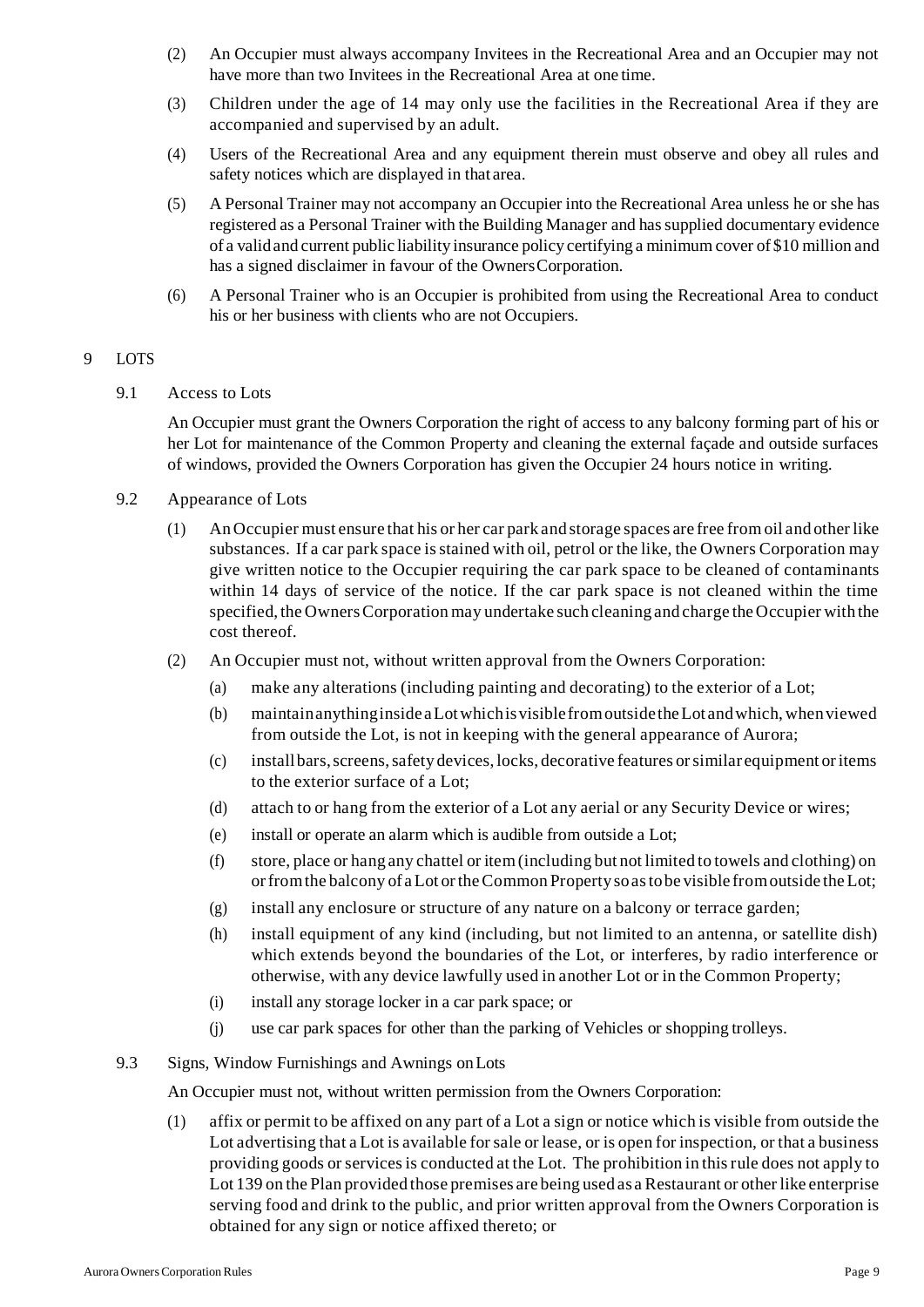- (2) install or permit the installation of any window furnishings which are visible from outside the Lot other than those with an ivory or black coloured backing; or
- (3) install or permit the installation of any awning to the exterior of aLot or to any part oftheCommon Property.
- 9.4 Change of Use

An Occupier must give written notice to the Owners Corporation if he or she proposes to change the existing use of the Lot in a way that will affect insurance premiums charged to the Owners Corporation, and if the proposed change of use results in an increase in insurance premiums, the Occupier must reimburse the Owners Corporation the amount of such increase. Any change of use must comply with the Port Phillip Planning Scheme.

9.5 Short Term Lease

An Occupier must not grant a lease, licence or other right to occupy a Lot or any part of a Lot for a period of less than six months nor permit others to do so except where the Occupier is over-holding under the terms of a lease, licence or other right to occupy which has a term of not less than six months.

- 9.6 Storage Cages and StoreRooms
	- (1) An Occupier must secure his or her storage cage and/or store room, and hold the Owners Corporation blameless in the event any contents are stolen, damaged or destroyed as a result of any occurrence whatsoever.
	- (2) An Occupier must not use a storage cage orstore room in any manner which may cause nuisance, damage, or be a hazard to other Lots or the Common Property.
- 9.7 Balconies
	- (1) In order that Aurora's fire safety is not compromised, an Occupier must not at any time store any flammable material or operate a barbecue or have any other heat source operating within 50 cm of any wall which forms part of the outer walls of the building, regardless of its construction material, and regardless of whether or not a flame is used to generate the heat; nor must he or she at any time leave a barbecue or other heat source which is operating, unattended by a responsible adult.
	- (2) An Occupier or his or her Invitee must not throw, drop, or allow any item to be blown by the wind from the balcony of a Lot, specifically including, but not limited to, cigarette butts, cigarette ash, and any other smoking material.
	- (3) AnOccupier must take allreasonable stepsto secure all items on balconiesto prevent themfalling or being blown away by the wind.
	- (4) An Occupier must take all reasonable steps to prevent overflow from the watering of plants on a balcony flowing onto a Lotbelow.
	- (5) An Occupier must not allow the balcony of a Lot to become unkempt or unsightly.
- 9.8 Planter Boxes
	- (1) An Occupier who has a planter box or pot on a balcony must:
		- (a) ensure that all planter boxes are of a copper or terracotta nature and are of a size and type which is in accordance with the overall character of Aurora;
		- (b) ensure that planter boxes and pots and the plants in them are properly maintained; and
		- (c) refrain from using the planter boxes and pots in a manner which may cause nuisance, damage or be a hazard to other Lots or the Common Property.
- 9.9 Air Conditioning
	- (1) An Occupier must obtain approval from the Owners Corporation before installing an air conditioning unit to service theLot.
	- (2) An Occupier must not install an air conditioning unit to service the Lot: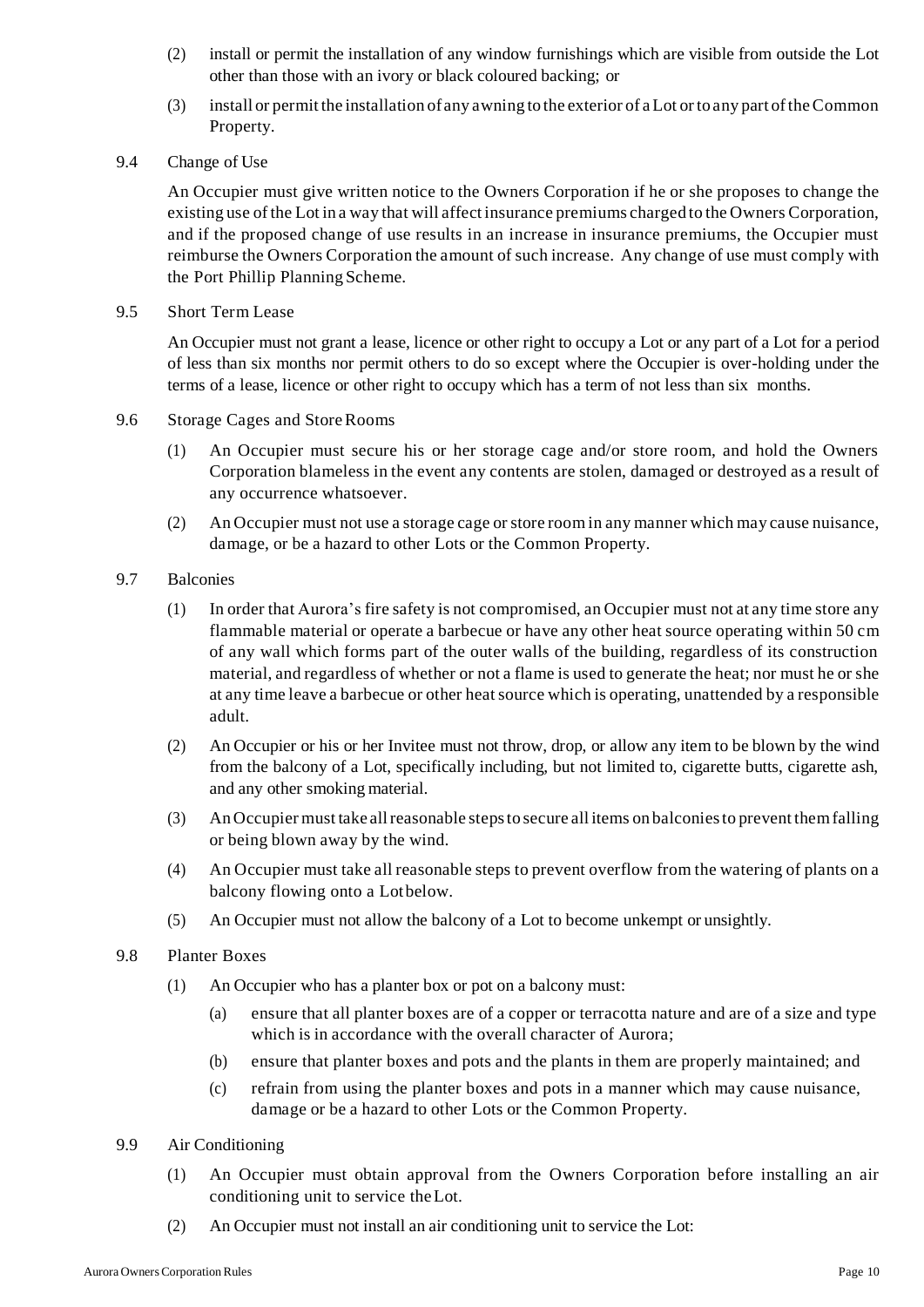- (a) which is of a type or brand which has not been approved by the Owners Corporation;
- (b) which when operated damages or detrimentally affects the operation of the Common Property air conditioning water reticulation system; or
- (c) where any component of the unit is located on a balcony or within a window.

#### 9.10 Locks and Screens

A Member or a person authorised by a Member may install a locking or safety device to protect a Lot against intruders or a screen or barrier to prevent entry of animals or insects provided the device, screen or barrier issoundly built and is consistent with the colour,style and materials of the building and in the event thatsuch a device screen or barrier isinstalled the Member must keep it in good order and repair.

### 9.11 Glazing

An Occupier must not allow any glazed portions of the Lot or the Common Property which surroundsit to be tinted or treated in any manner which changes the performance or visual characteristics ofthe glazing.

## 10 BUILDING WORKS

- 10.1 Rules under this heading apply to all building works carried out on an Occupier's Lot, regardless of whether or not those works require prior approval from the Owners Corporation.
- 10.2 The relevant Occupier must not, except in the case of an emergency, or as otherwise approved by the Owners Corporation, permit any tradesman, contractor or other person to perform works on the Lot on a Sunday or public holiday, or before 8.00 am or after 5.00 pm on any other day, if such works are audible from outside the Lot.
- 10.3 The relevant Occupier is responsible for payment of all costs associated with works on his or her Lot.
- 10.4 The relevant Occupier must ensure all surplus materials are removed from the Common Property.
- 10.5 The relevant Occupier must ensure that his or her contractors and agents who are undertaking works:
	- (1) comply with the proper and reasonable directions of the Owners Corporation concerning the method of building operations, means of access, use of the Common Property, use of lifts in the building, building protection, hours of work and noise control;
	- (2) do not remove, penetrate, or alter any wall, floor, or ceiling which is part of the Common Property without prior written approval from the Owners Corporation;
	- (3) do not erect scaffolding on the Common Property or the exterior of the building without prior written approval from the Owners Corporation;
	- (4) do not at any time store or leave building materials, trade waste, or rubbish on The Common Property;
	- (5) conduct allworksinamannerthatwouldminimize damagetoordirtyingoftheCommon Property; and
	- (6) do not use the St Kilda Road main entrance and lobby to move building materials or trades people into or out of thebuilding.
- 10.6 Before any work begins the relevant Occupier must:
	- (1) take out, and maintain throughout the period of the works, a contractor's allrisksinsurance policy to the satisfaction of the Owners Corporation; and
	- (2) deliver a copy ofthe insurance policy and a certificate of currencyin respect thereofto the Owners Corporation.
- 10.7 Access shall not be available to other Lots or to the Common Property without written consent or a licence from the other Member in the case of a Lot or the Owners Corporation in the case of The Common Property.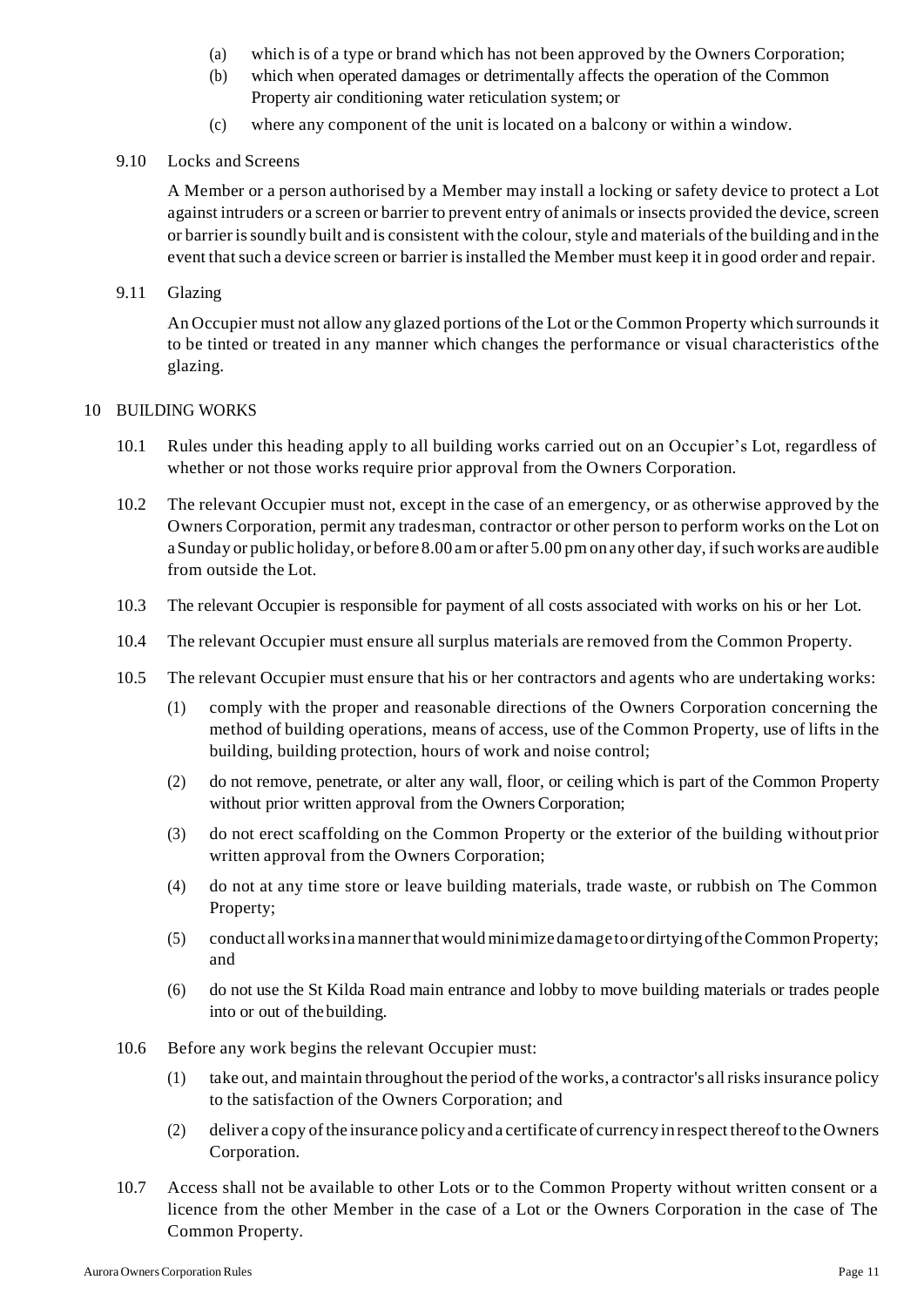10.8 Any the Common Property damaged or dirtied as a consequence of building works initiated by an Occupier must be repaired or cleaned at the expense of that Occupier and the Common Property returned to its previous state. If the Occupier fails to arrange for such repairs or cleaning within a reasonable time, then the Owners Corporation may do so and recover all costs and expenses of such repairs or cleaning fromthe Occupier. In that event, the Occupiershall indemnify and keep indemnified the Owners Corporation against any and all costs or liabilities incurred by the Owners Corporation in repairing the damage to the Common Property or cleaning it.

## 11 BUILDING WORKS WHICH REQUIRE OWNERS CORPORATION APPROVAL

- 11.1 AnOccupier may not undertake anystructural alterations or additionstoa Lot exceptinaccordance with the provisions of the rules under this heading.
- 11.2 Noworks maycommence until allrequisite permits, approvals andconsents under allrelevantlaws have been obtained, copies thereof given to the Owners Corporation, and approval of the adequacy of those permits, approvals and consents obtained from the Owners Corporation; and then only undertaken strictly in accordance with those permits approvals and consents.
- 11.3 The relevant Occupier must always ensure that the works are undertaken in a reasonable manner so as to minimize any nuisance, annoyance, disturbance, and inconvenience to other Occupiers.
- 11.4 Before proceeding with any works which may affect, or be reasonably predicted to affect, the external appearance or structure of Aurora, or the appearance or structure of any part of the Common Property, or the fire rating or the acoustic rating of any part of Aurora, the relevant Occupier must submit to the Owners Corporation plans and specifications of suchworks.
- 11.5 Before proceeding with any works the relevant Occupier must:
	- (1) provide the Owners Corporation with such further particulars as the Owners Corporation may reasonably require to satisfy itself that the proposed works comply with the orderly development of Aurora, do not endanger Aurora, and are compatible with the overall services of Aurora; and
	- (2) receive written approval for those works from the Owners Corporation, which approval may not be unreasonably or capriciously withheld, but may be given with the condition that reasonable costs incurred by the Owners Corporation to evaluate the proposal be paid by the relevant Occupier, and, if given with this condition, the approval will not become effective untilsuch costs are paid to the OwnersCorporation.
- 11.6 Without written consent from the Owners Corporation, which consentshall not be unreasonably refused, the relevant Occupier may not make any structural alteration or addition to the interior of his or her Lot or any part of it which may diminish the support or shelter of any Lot, and to evaluate this the Owners Corporation is entitled to appoint an architect, structural engineer or building contractor at the expense of the relevant Occupier.

#### 12 ACOUSTIC ISOLATION OF LOTS

- 12.1 Apartments at Aurora were originally designed and built with carpet asthe standard floor covering in all areas other than kitchens, bathrooms, laundries and entry foyers and, to ensure Occupiers have peaceful enjoyment of their properties, it is the preferred floor covering for all apartment living areas.
- 12.2 An Occupier must not alter any ceiling, wall or floor in his or her Lot in a manner which changes the acoustic performance of the Lot without prior written approval from the Owners Corporation.
- 12.3 A bare concrete floor surface (whether it is polished or not), is not permitted in any part of the internal area of a Lot. Timber, ceramic tiles, and other similar hard floor surfaces are acceptable in apartment living areas only if they do not interfere with the peaceful enjoyment of their properties by Occupiers of other Lots in the building. Hard floor coverings are particularly discouraged in bedrooms because of the likelihood of noise transmission at night.
- 12.4 Any new flooring system installed in an apartment at Aurora must have an Association of Australian Acoustical Consultants ('AAAC") star rating of not less than five stars.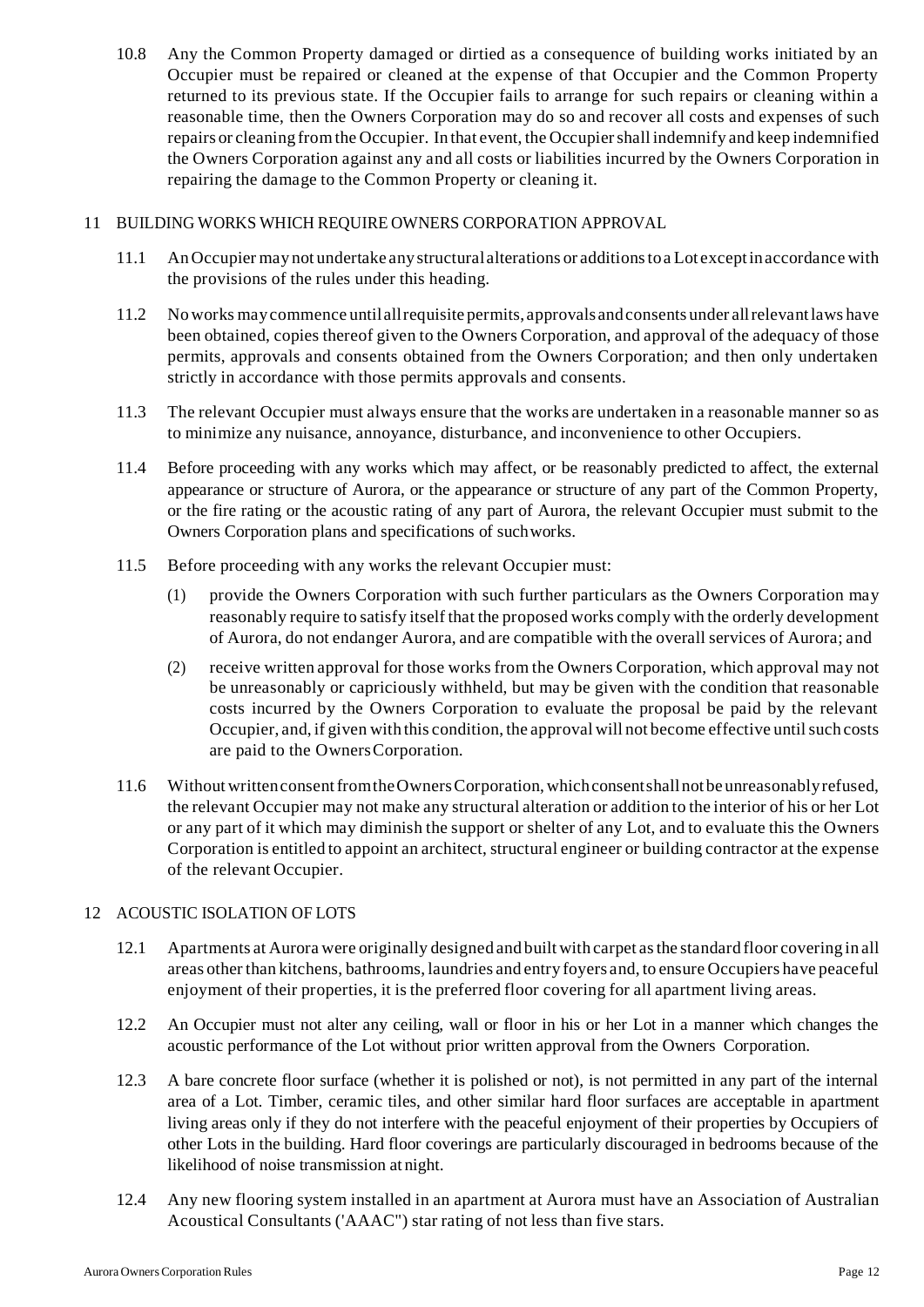- 12.5 If an Occupier complains to the Owners Corporation about noise emanating from a Lot ("the relevant Lot") which is believed to be as a result of a newly installed hard floor surface, and in the opinion of the Owners Corporation the complaint is reasonable, then the owner of the relevant Lot must, within two months of being requested so to do by the Owners Corporation, have the newly installed hard floor acoustically tested by a suitably qualified acoustical engineer acceptable to the Owners Corporation, and provide the Owners Corporation with a report from that expert on the acoustic properties of that floor ("the Report").
- 12.6 All costs associated with acoustic testing of the floor and creation of the Report must be paid by the owner of the relevant Lot.
- 12.7 If the Report indicates that the newly installed hard floor has an AAAC star rating of less than five stars, the owner of the relevant Lot must, within two months of being requested so to do by the Owners Corporation, and at his or her cost in all things, remove the newly installed hard floor and replace it with carpet or a hard flooring system which has an AAAC star rating of not less than five stars.

#### 13 BEHAVIOUR OF PERSONS

- 13.1 An Occupier and his or her Inviteemust:
	- (1) comply with the Owners Corporation policy and guidelines including those related to noise and other nuisance control as set out from time to time in any booklet or manual published by the Owners Corporation or like information published electronically by the Owners Corporation; and
	- (2) observe and comply with all signs approved and installed by the Owners Corporation including, but not limited to, those in the Recreational Area and those related to garbage disposal, car parking and speed limits in the car park.
- 13.2 An Occupier and his or her Invitee mustnot:
	- (1) use a Lot, the Common Property or Common Facilities for any purpose which may be illegal or contravene any planning regulations, requirements, or restrictions or which may constitute a nuisance or hazard to the health, safety or security of any other Occupier or person lawfully using the Common Property or Common Facilities or be injurious to the reputation of Aurora;
	- (2) create any noise or behave in a manner likely to unreasonably interfere with the peaceful enjoyment of Aurora by any other person entitled to use theCommon Property. Thisrule does not applytothe making of a noise iftheOwnersCorporationhas givenwritten permission forthe noise to be made;
	- (3) dispose of, throw, drop, or allow the wind to blow cigarette butts, cigarette ash, or any smoking or other material over a balcony onto any other Lot or the Common Property;
	- (4) when on the Common Property or on any part of a Lot so as to be visible from the Common Property or another Lot, be unclothed, or use language or behave in a manner likely to cause offence or embarrassment to other Occupiers or to any other person lawfully using the Common Property;
	- (5) use a musical instrument, or operate sound equipment, television or any other similar device between the hours of 10.00 pm and 8.00 am in such a manner that the same is audible outside the relevant Lot;
	- (6) play ball games on the Common Property;
	- (7) consume alcohol on the Common Property except at functions arranged by the Owners Corporation or on other occasions approved by the Owners Corporation;
	- (8) take glassware or glass bottlesinto the Recreational Area at any time, or into any other part of the Common Property except at functions arranged by the OwnersCorporation or on other occasions approved by the OwnersCorporation;
	- (9) conduct or permit any other person over whom they have control to conduct a public auction on the Common Property without written consent from the Owners Corporation;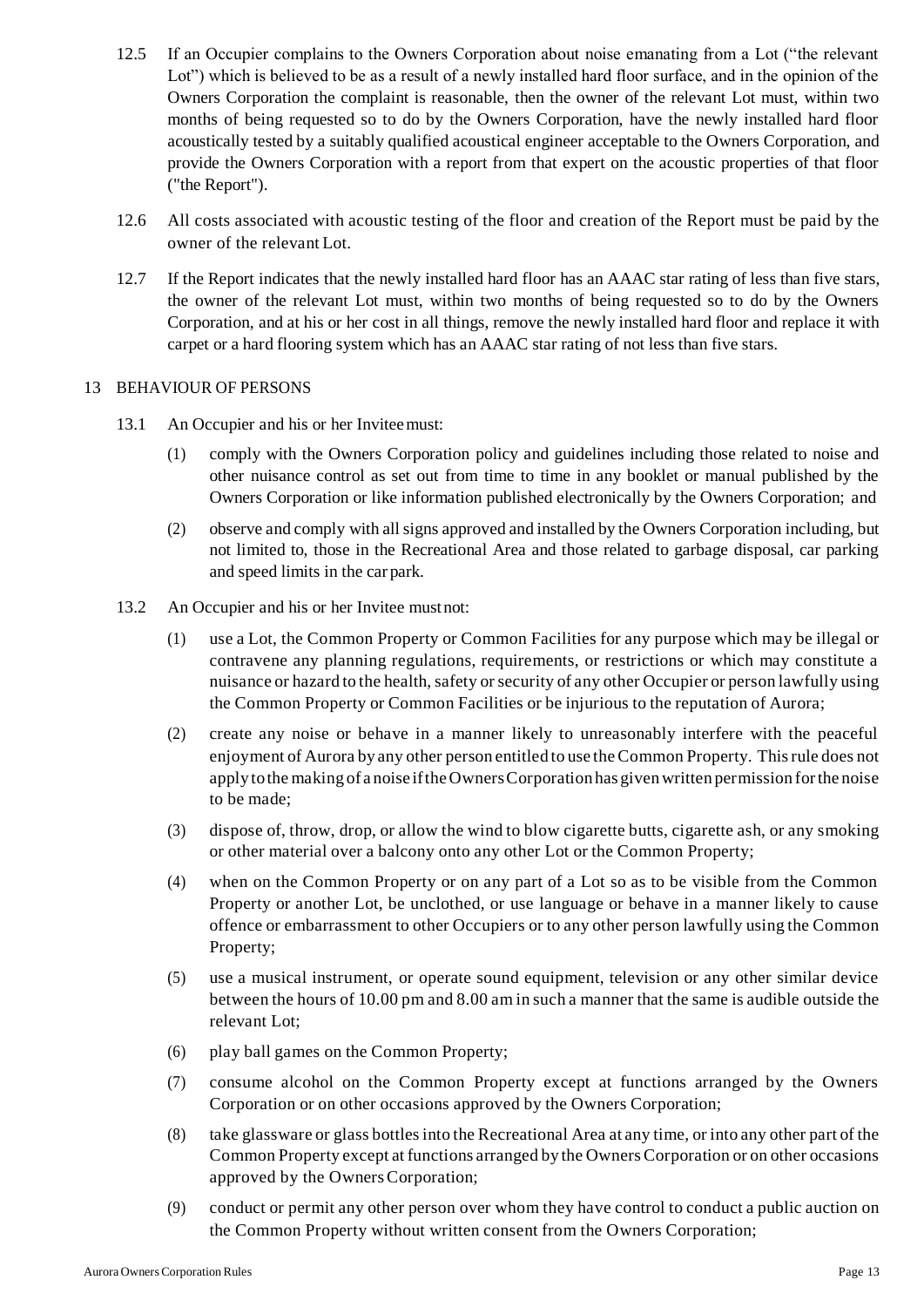- (10) enter onto the roof or into any plant room, machine housing, water disposal room, electricity switch room, machinery room or adjust or cause adjustments to the thermostat, water control, electricity, gas or heating and/or cooling controls in or on the Common Property without consent from the Owners Corporation;
- (11) use power points or other electrical outlets installed on the Common Property to charge electric vehicles unless those power points or electrical outlets are suitably metered to measure the amount of electricity consumed; or
- (12) alter the external façade or structural appearance of a Lot or the Common Property.

#### 14 DISPUTE RESOLUTION

- 14.1 The grievance procedure set out in these rules applies to disputes involving an Occupier, the Manager, a Building Manager or the OwnersCorporation.
- 14.2 These rules evidence the resolution of the Owners Corporation to delegate to the Owners Corporation representatives all powers and functions necessary to enable the operation of and compliance with the dispute resolution provisions of these rules, the Act, and the Regulations.
- 14.3 For dispute resolution purposes under these rules or for enforcement under Part 10 of the Act, in each dispute the Owners Corporation representatives will be one or more of the Manager, the Chairperson of the Owners Corporation, and a member of the Committee appointed by the Chairperson, and all parties involved in that dispute must be advised by the Manager the names of those representatives.
- 14.4 The person makingthe complaint("theComplainant") must prepare a written statement in the approved form and serve a copy of the statement on any other party involved, the Manager, and the Committee.
- 14.5 The partiesto the dispute and the OwnersCorporation representatives must meet on a without prejudice basis and discuss the matter in dispute within 14 days of the Complainant's statement being served on them; and
	- (1) a party to the dispute may appoint a person to act or appear on his or her behalf at the meeting;
	- (2) the parties must each ensure that their agents, representatives, or consultants are available to appear at the meeting;
	- (3) the parties must co-operate and use their best endeavours to make available to the Owners Corporation representatives all the facts and circumstances required to consider and resolve the dispute; and
	- (4) the OwnersCorporation representativesshall be entitled to make reasonable directionsto adjourn or terminate any meeting, or to expedite or terminate this dispute resolution process.
- 14.6 In the event of any dispute or difference of opinion as to the effect or operation of the Plan, or the interpretation or performance of obligations under these rules, the Act, or the Regulations, that dispute or difference of opinion may, if the Complainant, any other party involved, and Owners Corporation representatives, agree, be referred for determination by a person ("Expert") who shall be agreed upon between the parties or, in the absence of agreement, appointed by the President for the time being of the Law Institute of Victoria.
- 14.7 When a dispute has been referred to an Expert for determination then:
	- (1) the parties must each co-operate and use their best endeavours to make available to the Expert all the facts and circumstances required to consider and resolve the dispute;
	- (2) the parties must each ensure that their agents or consultants are available to appear at any hearing or meeting called for by the Expert;
	- (3) each of the parties has a right to make submissions to the Expert, be heard by the Expert and to be legally represented before theExpert;
	- (4) the Expert may appoint any other qualified person to consult with and advise the Expert and the cost of such other qualified person will be deemed to form part of the determination costs and expenses;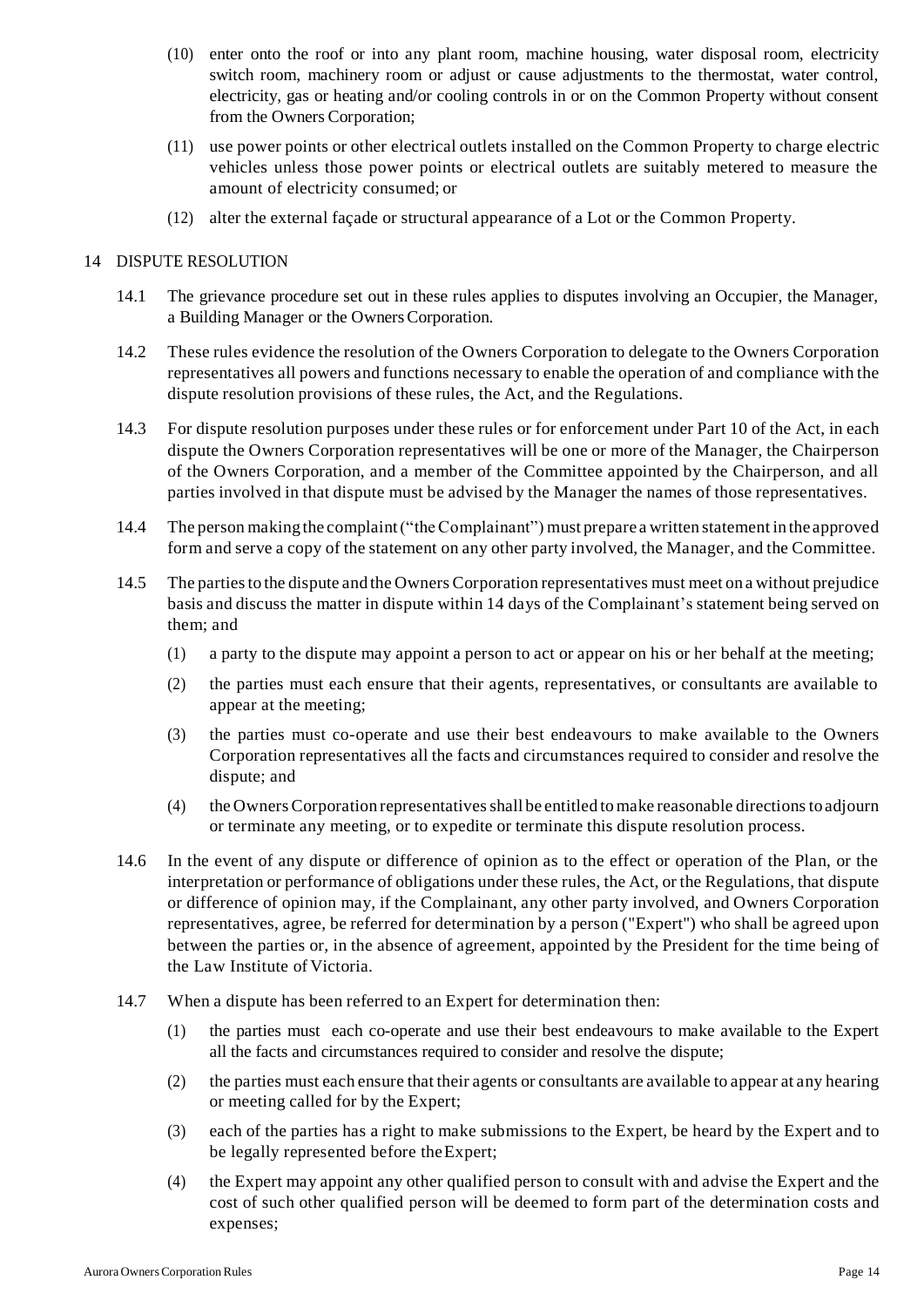- (5) unless otherwise agreed by all parties or determined by theExpert, the decision oftheExpert must be made and delivered to the parties within one month after the date of submission of the dispute or difference of opinion to the Expert;
- (6) the Expert must act as an expert, not as an arbitrator and his or her decision will be final and binding upon all the parties;and
- (7) the Expert must also determine the amount of costs and expenses of referring the dispute to him or her, and which party or parties must bear the costs and expenses, and in which shares, and in doing so the Expert must consider the reasonableness of the parties leading up to the Expert determination including, but not limited to, any offers made to resolve the dispute and the costs so determined will be recoverable in a Tribunal or Court of competent jurisdiction as a debt due. In the event of any matter being the subject of dispute resolution or referred for decision by an Expert, these rules, the Act, and the Regulations will be adhered to pending the decision.
- 14.8 If the Owners Corporation representatives decide to take action in respect of any alleged breach of an obligation under the Act, the Regulations, or these rules ("the Breach"), the Owners Corporation representatives must give to the person who allegedly committed the Breach ("the Respondent") notice requiring him or her to rectify the Breach within 28 days of the date of the notice ("the Notice") and must also provide a copy of the Notice to the Member and the Occupier of the Lot.
- 14.9 If the Respondent does not rectify the Breach within the time specified in the Notice, the Owners Corporation representatives may decide, in accordance with the Act, to give him or her a final notice stating that the Respondent must rectify the Breach within 28 days ("the Final Notice").
- 14.10 If the Respondent does not rectify the Breach within the time specified in the Final Notice, the Owners Corporation representatives may decide to apply to VCAT for an order requiring rectification of the Breach and give notice of their decision to the parties as required by Section 157 (3) of the Act.
- 14.11 If any party is challenging any payment claimed by another party, then so much of the payment as is admitted being owed must be paid immediately and an appropriate adjustment made within fourteen days of resolution.
- 14.12 The costs and expenses incurred by the Owners Corporation arising out of any breach by an Occupier of an obligation imposed on that person under these rules, the Act, or the Regulations including any costs payable by the Owners Corporation to the Manager shall be due and payable as a debt or alternatively as damages due by the person in default or breach of such obligations to the Owners Corporation.
- 14.13 These rules evidence the resolution of the Owners Corporation to recover such costs as described in the previous rule from the person or persons in default or breach of obligations to the Owners Corporation.
- 14.14 If any dispute is not resolved, the Owners Corporation representatives must notify each party of his or her right to take further action under Part 10 of the Act.
- 14.15 This process is separate from and does not limit any further action under Part 10 of the Act.

#### 15 BREACH OF RULES

- 15.1 If a Member breaches these rules, the Member must immediately, or as soon as practicable, remedy the breach or where the breach cannot be remedied:
	- (1) pay reasonable compensation to the Owners Corporation for the breach; or
	- (2) pay to the Owners Corporation an amount equal to all costs, liabilities, loss, or damage suffered by the Owners Corporation; and
	- (3) indemnify the Owners Corporation against future loss which may result from that breach.